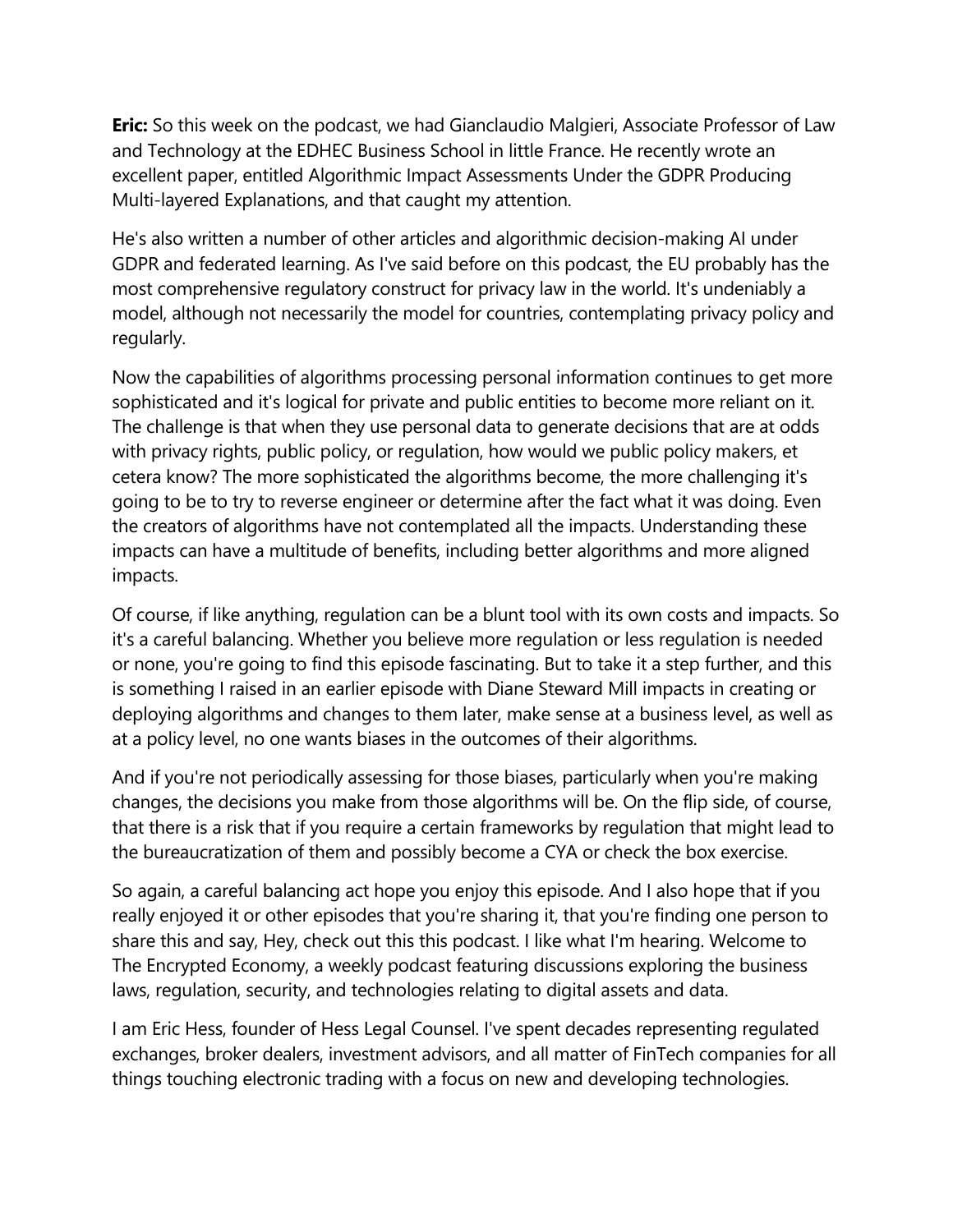Today, we're fortunate to have Gianclaudio Malgeiri on the podcast.

He is an associate professor of law and technology at HEC, uh, business school in France. He is a co-director of the Brussels privacy hub. He is an ethics expert for the European commission. He also, and he can correct me if I'm off on this. He conducts research on and teaches data protection law privacy, AI regulation, digital law, consumer protection in the digital market data sustainability and intellectual property law.

Excuse you got quite the full plate there. Gianclaudio, welcome. Thank you

**Gianclaudio:** very much, Eric. And thank you very much for having me here. I'm very happy to be here.

**Eric:** So I gave a little bit on your background, but do you want to give us maybe a little bit more on your path to get here, your interest specifically in you know, the GDPR and algorithmic you know, both AI and algorithmic issues raised by the GDPR.

**Gianclaudio:** Yeah, sure. Let's say that um, doing research in GDPR was quite amazing and exciting in the last, let's say five, 10 years in the European union, it was quite 10 obliged choice because when I started to dig into tech, low cyber law, and so on, the discussion was totally monopolized by data protection.

And I started to get fun, but data production to understand it more and more. And then yeah, basically, I've come across uh, automated decision making as the real new topic, new buzzword. Everyone was talking about explanation of AI, right? So I think that in the last years the most interesting part of my research.

Let's say for me, the most interesting parts were interred sectoral and interdisciplinary research we'd, computer scientists, psychologists, marketing scholars, because I think their lawyers need to talk with others. With other people. We usually tend to be a, in our room, we need to be with other people, and we need to talk different languages.

So, yes. So in my last year I had the fortune to. To have this discussion about explanation of AI vulnerability. My most, my mind, because to topic of research into the last years was vulnerable data subjects in Europe and beyond. And uh, so mostly, fairness, fairness of AI. General concepts.

And from, I mean, it's few months that I've been appointed co-director of the bras of privacy hub, where we try to elucidate these concepts, new policy proposals in Europe and beyond we try to be a reference for researchers, policy makers and, uh, lawyers. So yes, that's all.

**Eric:** And, and before we started kick into it do you have a personal experience that, uh, maybe when you know, really focused your attention on what you're focusing on now,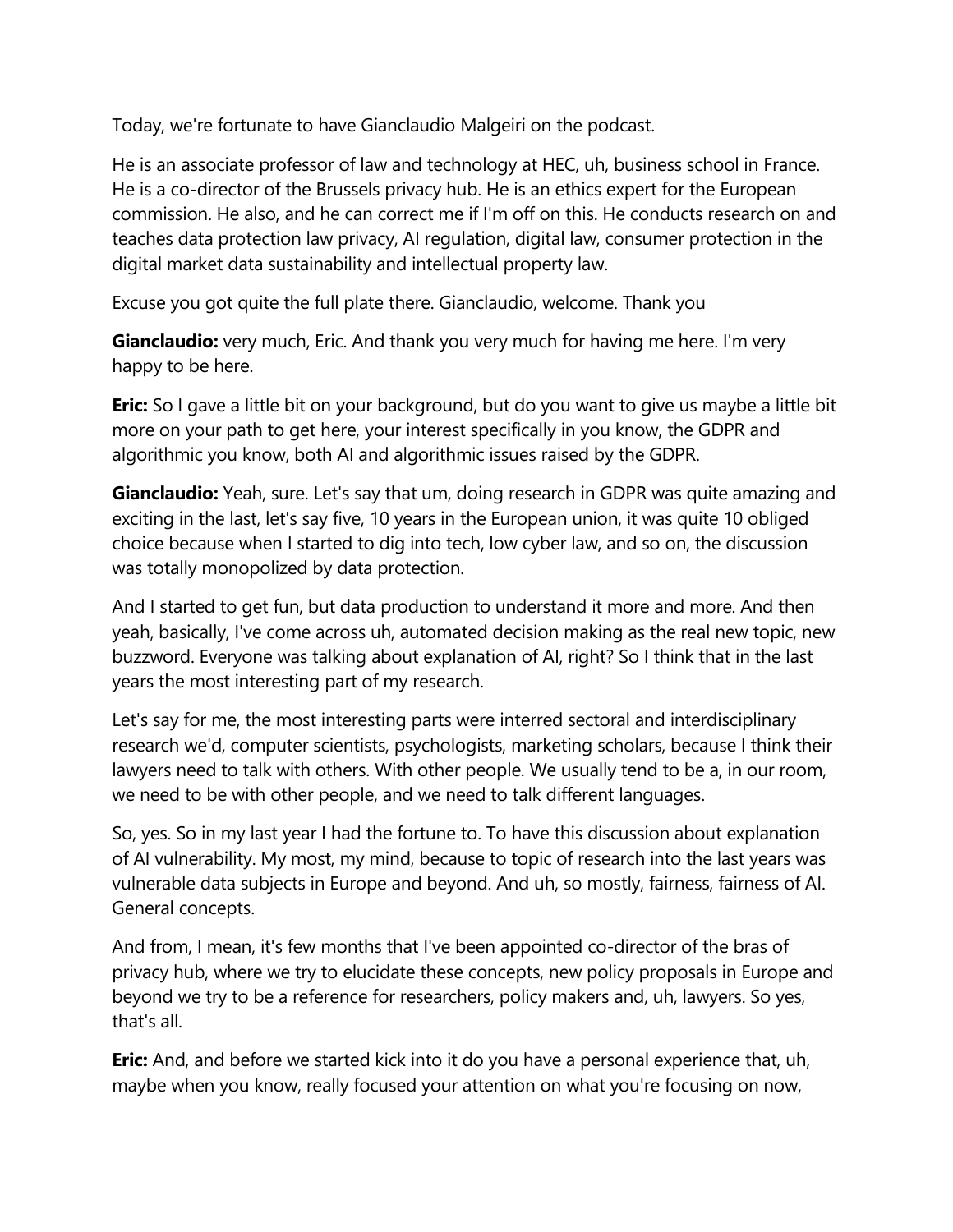meaning like some personal experience where it all clicked something early on which you can think back to what, what would that.

**Gianclaudio:** Yes, I have some of them some are more personal and other are more professional experiences that imposed me to start at this topics. Let's say, a couple of, general experiences that I can talk about is uh, first of all, the selection of students I am a professor in France where there is an algorithm that uh, decides which kind of students can be in some high level universities.

So there are. And there was an automated process some years ago called potato soup that, uh, true AI could decide what students could be accepted in a high level school. And for me, this was the first motivation to study justification and explanation of AI. Smaller examples are some colleagues at the university that were trying to have smaller loans for buying a new computer and so on.

And they just received a no. So also the explanation of decisions was something that really motivated me and my research about vulnerable people in AI. I think it was driven by a couple of personal experience. First of all, being member of LGBT community was a big let's say. Stimulus for my research and vulnerability.

Yes, I think my research was very much influenced by my personal experience as for everyone,

**Eric:** guess. Great. I read your paper on algorithmic impact assessments. And we are going to drop it into the show notes. It's something that I hope that we can talk more about today in addition to some other uh, eventually to GDPR.

But do, do you want to give a little bit of a backdrop for the paper?

**Gianclaudio:** Yeah, sure. I think in the GDPR, one of the biggest innovations and revolutions was the, two of them one that's had a lot of attention was uh, how to address automated decision-making so how we should regulate automated decisions.

So algorithms that take decisions and how we can protect people that treat. Strong impacts that have strong impacts on the basis of disability decisions. The second great novelty of the GDPR was the impact assessment data protection impact assessment in the U S there's the environmental impact assessment and a European one was a bit built on the example of the environmental impact assessment with my quarter, professor Margo Kaminski she's a professor in Colorado law school.

We had the idea that these two tools, so regulation of automated decisions and data protection impact assessment had to talk, had to be connected. And this was essential for two reasons. First, it is good for customers, consumers, individuals, because it helps to reach better. Decisions and better explanations of decisions.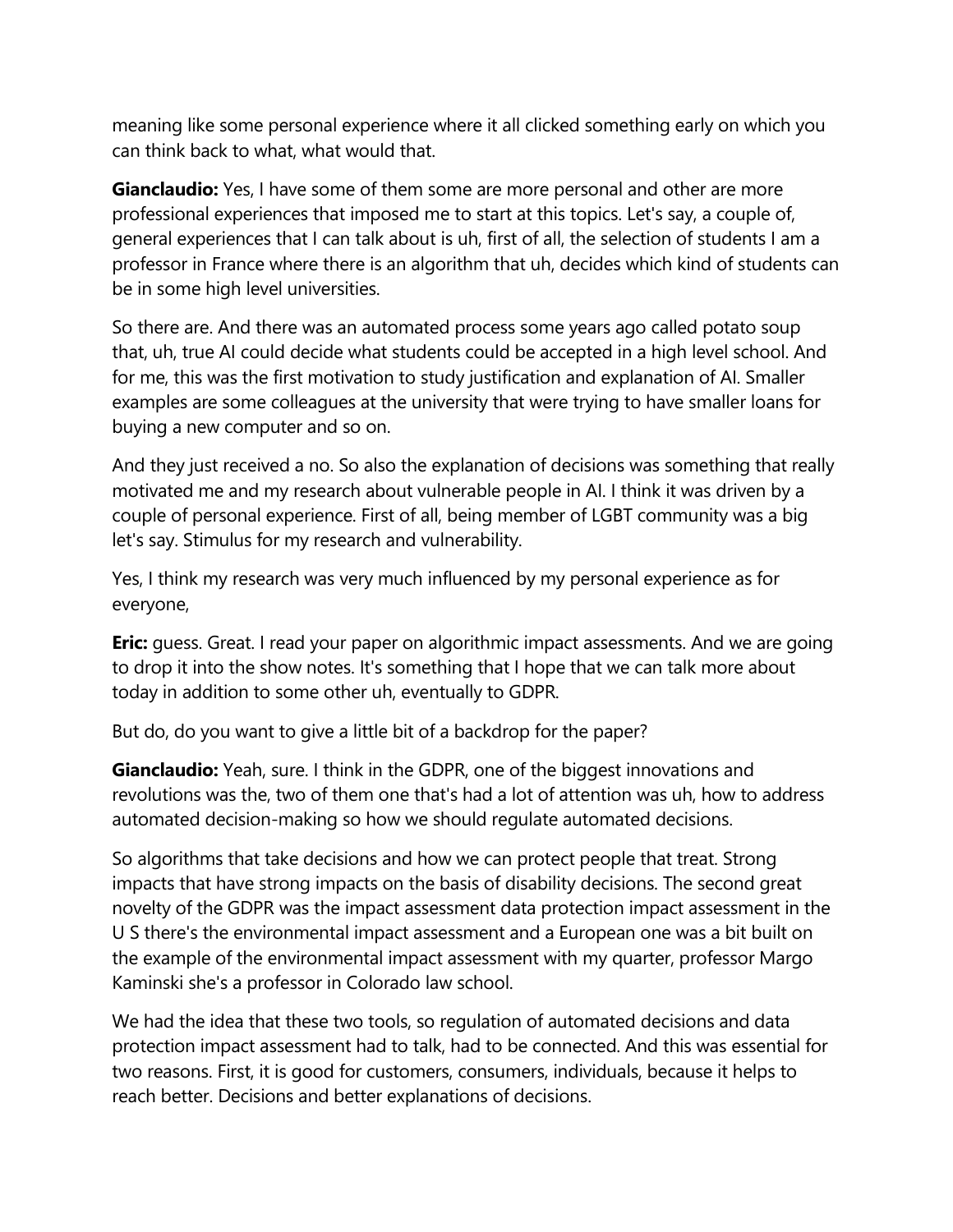Secondly, it helps data controllers companies because they really have this two duties, protect people when there are automated decisions and do an impact assessment. If we manage to propose a model that can combine these two tools, it would be win-win for companies and for individuals. So that's why we had the idea to write this paper that we had quite fortunate so far.

Yes.

**Eric:** Excellent. And maybe as a bit of a precursor to that maybe you could review the evolution of GDPR regulation around the issue of algorithms processing personal data.

**Gianclaudio:** Sure. Yeah. Yeah, sure. So basically in the GDPR we have um, article 22 about right. Not to be subject to automated decisions.

So basically when there is an algorithm that takes a decision on individuals and when does decision. Has a legal or similarly significant impact effect. So for example uh, a denial of a bank of a request to a bank or um, accessing to a particular school or university whatever, there are many examples that we can make.

In this cases, we have a right, not to be subject to this decision unless we give explicit consent or there is a member state law that authorizes this. So for example I dunno in Germany, it is authorized that, uh, some algorithms can take decisions about insurance. So it depends on international law and a third one.

Is, uh, so basically you have, sorry. I said consent member, state law, or necessary for the contract. So the third one is contract when it's necessary for a contract in which I am a party. Okay. Uh, in this cases, there are additional safeguards that they should I have as a customer, first is to receive information in general about the algorithm. So we should understand how the AI works. Secondly we should, be able to contest the algorithm to contest the decision. Thirdly, we have a right to have a human in the loop, so we have a right to have a human that can change or. Approve the machine decision.

And the last thing is the right to say my own opinion in the in the automated decisions, in addition to these four higher risks. So for data processing, all the higher risk, for example, a window is high, a large amount of sensitive data, hospitals dating apps, and so on. I have also right to receive specific explanation of the decisions about me.

So you see it's really a risk based approach with some safeguards, right? So this is basically how did you get your protects individuals that receive automated decisions.

**Eric:** And there are other jurisdictions that have similar protections. Like for example, the Canadian government has I think they have an online algorithmic impact tool which is actually, I looked up quite interesting.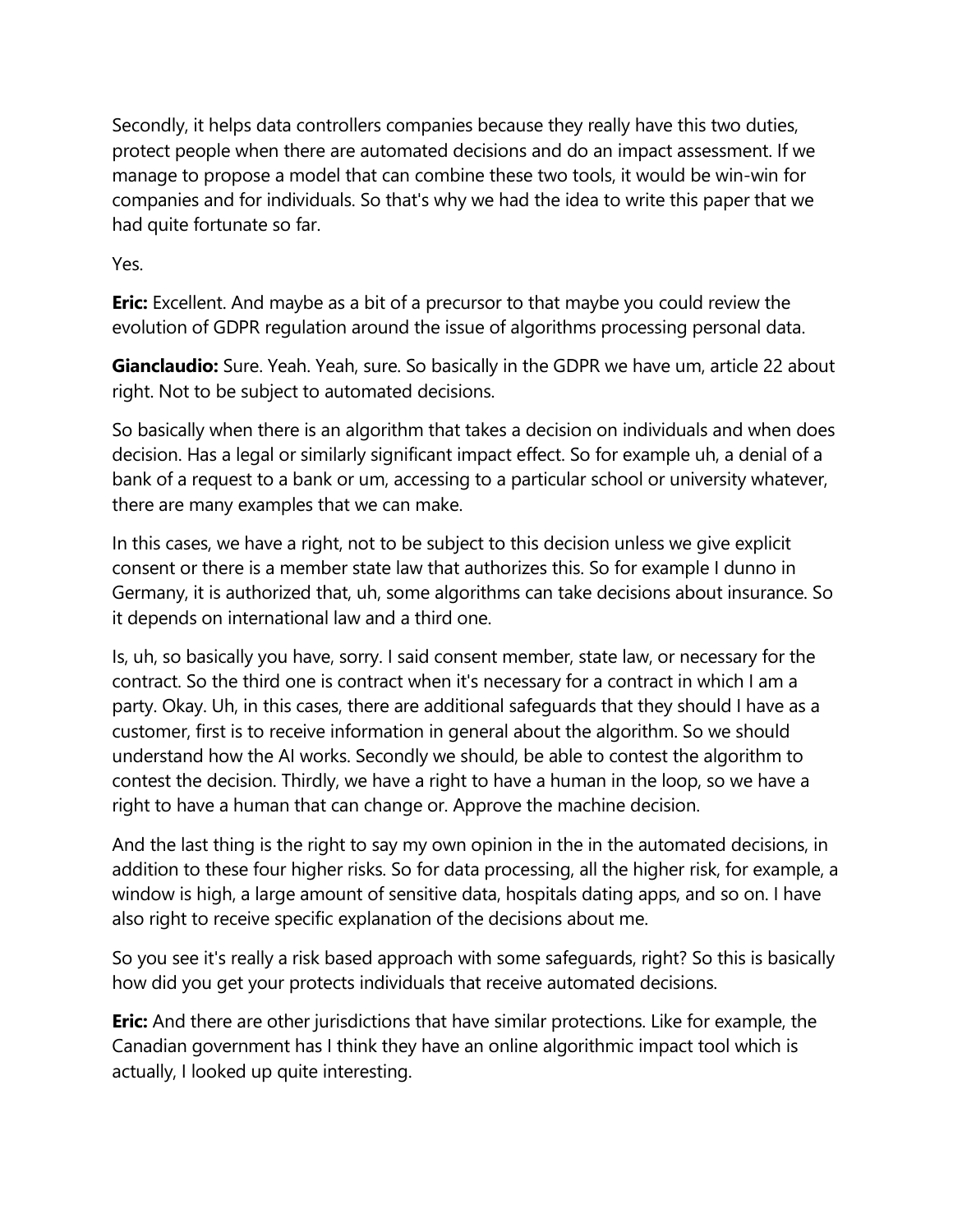State run agencies and departments are required to perform. But, uh, you what other jurisdictions have something that, that even closely resembles GDP.

**Gianclaudio:** Um, the last part that maybe I had to clarify to last, and so was that an additional point is also auditing algorithms. This is also part of the GDPR auditing algorithm, Troy risk assessment.

And this is the link between the impact assessment and automated decision making rights and safeguards. If we can apply this model. So make having, analyzing the impact of algorithms and use this analysis as an explanation to individuals. So what is happening? This was the real core of our article. We can have the win-win situation it was explaining before.

So we have. Countries and jurisdictions where some forms of auditing of algorithms and algorithmic impact assessment is already every reality. You mentioned Canada, of course, they have a directive about algorithmic impact assessment and how they do that. Just, yeah, we can say public authorities or forest, I mean are asked to do this impact assessment of algorithms.

But they, they are, there are some easy ways to do that. There is a software in which they can um, self-assess their algorithms. This is what is missing in Europe. We have wonderful principle-based law, but we miss sometimes. Automated form of compliance or let's say facilitated form of compliance, right?

So of course we have Canada that has this example. It's a symbol to, to do a graphic impact assessment in Canada, but it's a bit a superficial approach because you cannot really go deeper and deeper because it's just a general software use for all. Public offices, then we have other examples around the ward, right?

We have the Brazilian data protection law that also has the right to receive explanation of algorithms. Um, and then we have uh, even in China, it was just approved a few weeks ago was the beginning of November that the Chinese, Dre, I mean, a good rhythmic bill was approved in which basically individuals have a right also.

To understand the logic and the functioning of the algorithms. And also, uh, there should be some form of risk assessment all around these jurisdictions. So yes, we have other existing example in the U this was just a proposal. We have the Biden proposal. Sorry. The why then proposal was a proposal about algorithmic impact assessment.

So automated decision-making impact assessment. So some assessing the impact of automated decisions. It was the first proposal of a 2018. Denny was we proposed. Congress, and it's still pending. I'm not very optimistic, but I'm enough to, a specialist of U S law. And then a, yeah, basically these are the most, interesting, existing, laws about, about explanations of AI and impact assessment.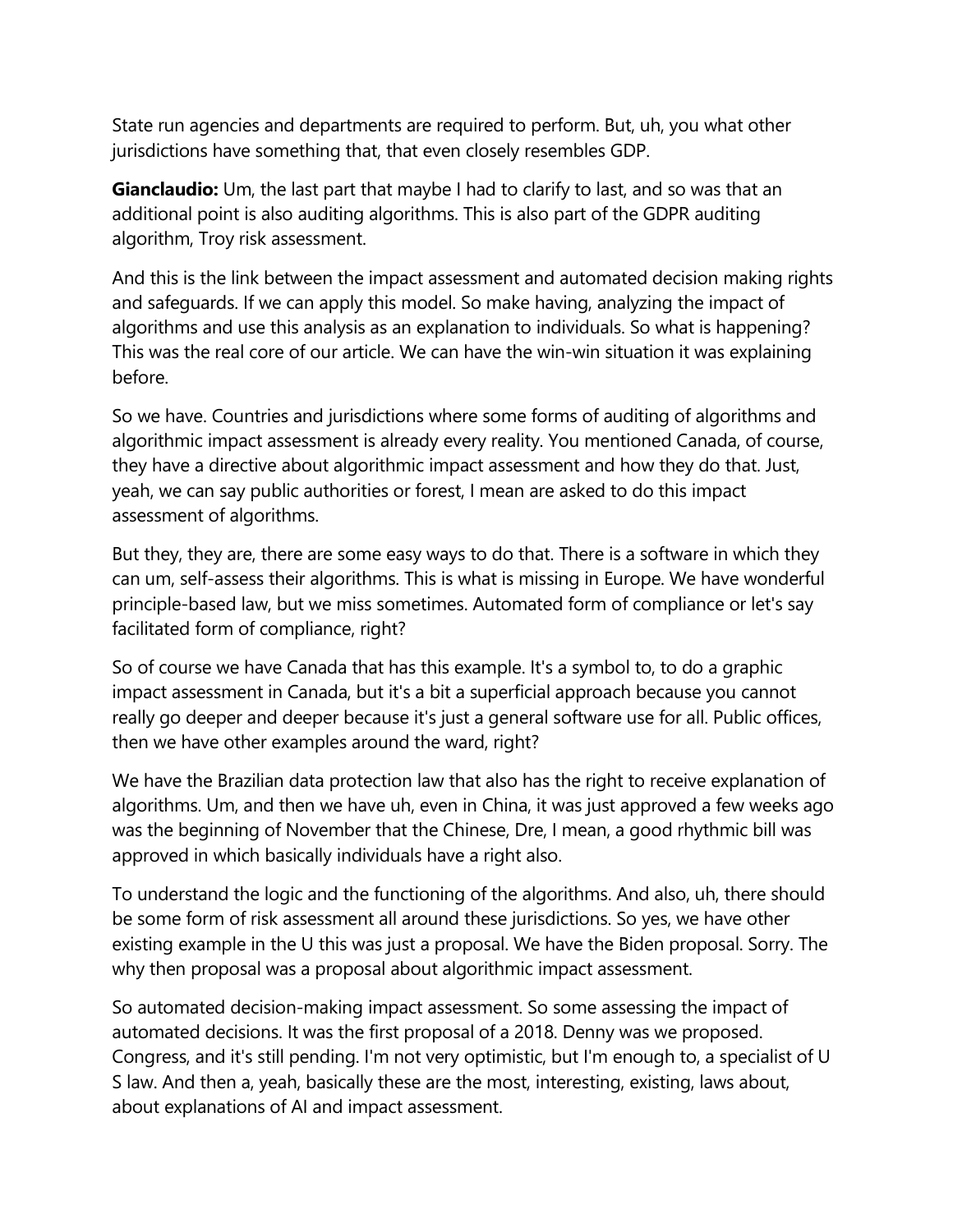Yes.

**Eric:** And the white in account, algorithmic accountability act that applies to entities that use store or share personal information to conduct automated decision system impact assessments and data protection, impact assessments. I agree. I don't think it's going to be a 20, 22, probably not a 20, 23.

But it, you I think there's someone with a shop in the U S before we get to that. But and in China is the China one is law, but does it only apply to private entities, or does it also apply to governmental entity?

**Gianclaudio:** Yeah, it applies mostly too. It applies to private end of this, actually. So yeah, it's the other side of the moon.

If we consider Canada that applies to also only two public entities, right? It's the fear of big brother. And in China you have just the problem of small brothers. So yeah, basically you have this two different if I can add something in the U S I forgot to mention that some states have legislations about impact assessment algorithms and so on.

So basically California, Virginia, so we have some existing proposals of legislation. So yes, I think something is coming soon, right?

**Eric:** Um, yeah, it's going to be difficult for her to play hopscotch with all the states in the U S which ones do and which ones don't after a point. And is, is the problem with the current construct is that it's maybe a little too simplistic in terms of the, just offering individual explanation.

## The

**Gianclaudio:** problem of automated decisions and their explanations is that if a companies have a duty to explain the logic of complex algorithms of a black box algorithms well, um, there might be a very limited approach in complying with this duties, right? So basically what can happen is that companies might easily go with naive form of explanation.

So I can make an example if you go on Google ads, so you receive banners everywhere, right? Banner, some Facebook banners on the behavioral advertising everywhere. And then we can click. Why does ad it happens? Google has as an automated button for that. And usually the reply will receive.

Because in this time of today and in your country, in your region, in your area, this is an interesting content to share. Of course this is not a satisfactory explanation, or we can make also other examples banks, our bank takes decisions based on algorithm. And if we go on the general privacy policy of our bank, what we receive is just to some naive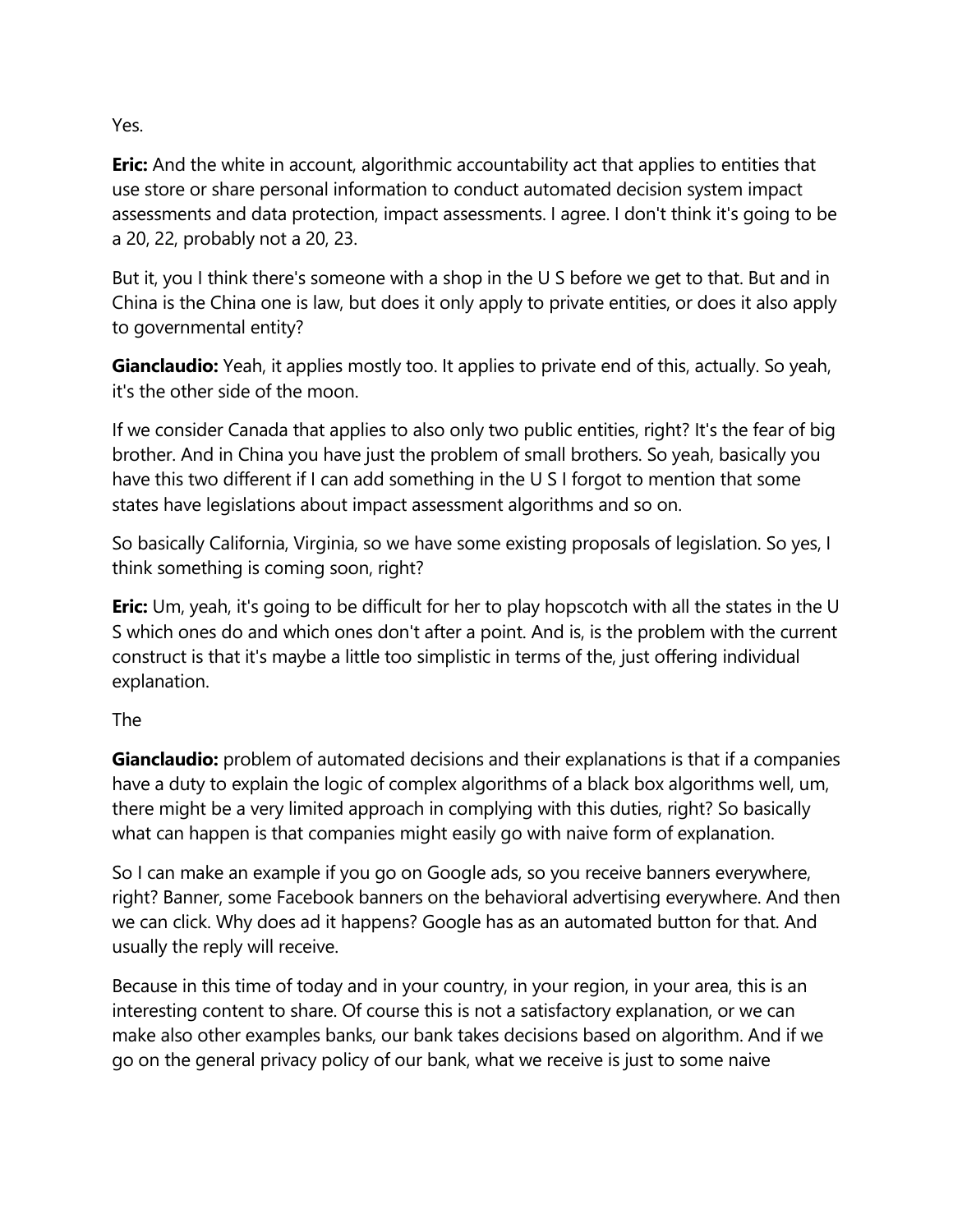explanation saying, sometimes we receive, we do some form of automated decisions to help us and to, to, to, to make our process quicker.

Of course this is not enough, right? So what we really need is to find the balance between effectiveness. So comprehensibility of explanations but also, detailed. The level of granularity. Uh, of course there should be different explanations for different audiences, right? So we should have a more specific explanations and not so easy and somber explanation for experts, our doctors using algorithms when they do the triage or when they treat COVID symptoms and whatever or when they do surgery and so on.

But there should be at the same time, some are simpler explanations where the balancing between simplicity effectiveness. And let's say completeness is more towards simplicity, of course. So there are different audiences and different kinds of simplicity we can say. But maybe what we really need is not just a ma explanation.

We need the justification. We need to understand why the algorithm is. Accurate right. Limited to what was necessary and not beyond that and so on. So yeah, explanation is okay with the different audiences, but justification is even more important.

**Eric:** Great. And with regards to encryption how does encryption fit into this?

Does it actually complicate the ability to make these explanations?

**Gianclaudio:** This is a, this is a very nice point because last year we conducted a series in Brussels. It was called the tech talks. And basically this was a common problem because encryption is a privacy announcing technology.

But at the same time, sometimes the, the sessions behind this private sentencing technology are difficult to understand for users, right? So you have a paradox. That's using more privacy friendly technologists means um, black boxes for individuals. So more difficult systems to understand.

So again, we should find the good balancing between protection. And so the effectiveness of encryption, for example, and at the same time uh, level of explanation, Of this of the systems, that there are many examples we can do. For example, secure multi-party computing or computation is a, it's a real good example in which algorithms can be used through a pet privacy enhancing technology.

But at the same time uh, average individuals could not understand how this is protective or not. And this is a concern, not big tax because big attack, if they invest the money in encryption, they also want it individuals feel safer and protected. So they also want to use privacy non-sick technology as a marketing tool.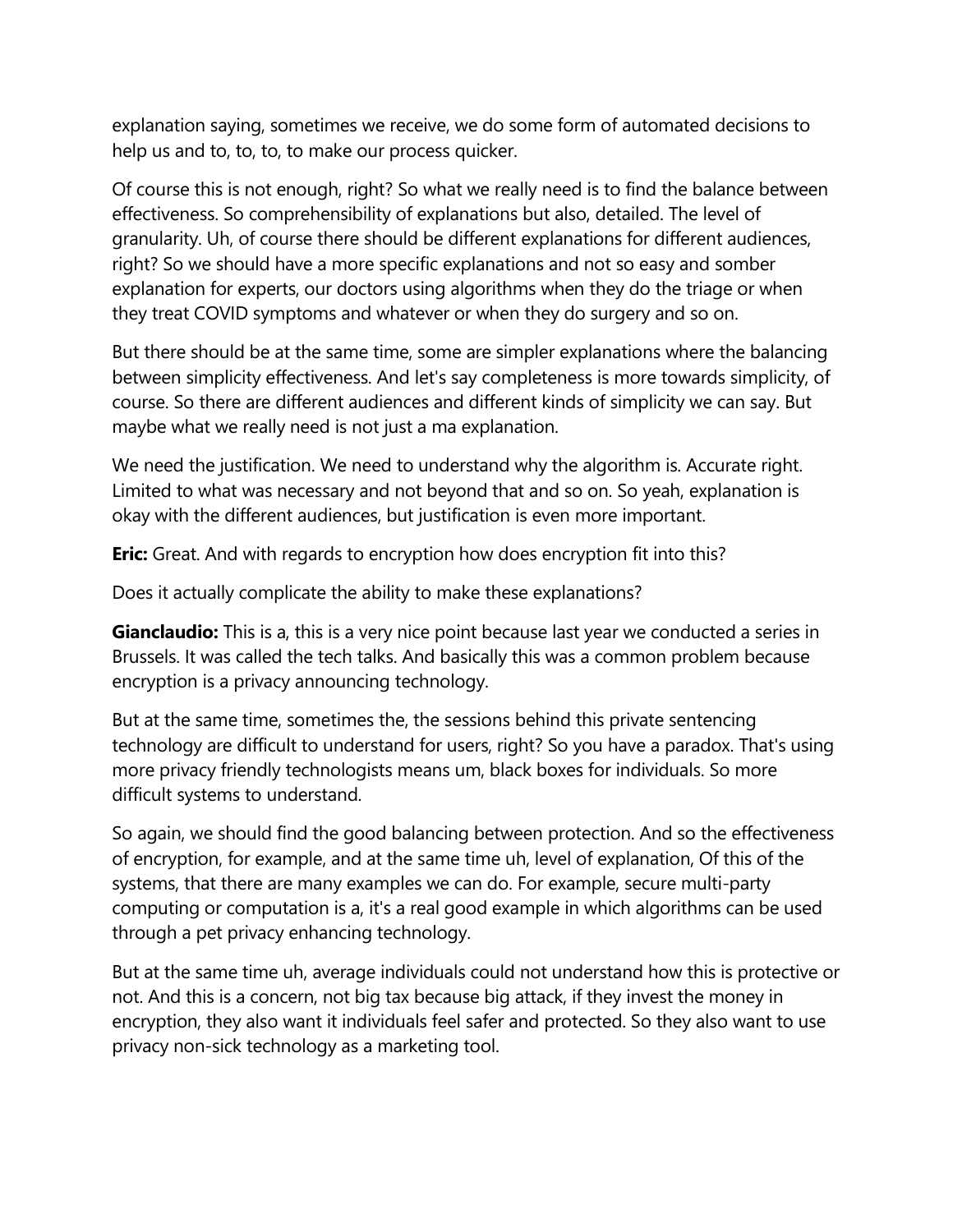And if it's difficult to explain, it's difficult to use it to leverage right this, this technologist. So yes, this is a very important point. And I think it's. In the future will, this discussion will be more and more important. Now it's just coming. I think in the future, we will discuss more and more.

I am sure I have no answers now, but you have you know, I agree with the question.

**Eric:** And I imagine that something like homomorphic encryption is probably even more challenging than secure multi-party computation, just because of the complexity and the fact that everything's encrypted and we're at least in secure multi-party computation, it, it, you it, it preserves your data set, but it doesn't necessarily limit you the same way that homomorphic really, it, it could, since everything is encrypted very hard to get behind the, um, the algorithms.

Um, can you, can you explain the concept of collaborative governance and how it fits into GDPR, and you know, your proposal around algorithm, algorithmic impact assessments?

**Gianclaudio:** Yeah, that was one of the concepts that in the paper where the most, let's say legal ones. So basically collaborative governance It's an ambiguous term, right?

Because in, do you, has it as a meaning in Europe and in the European union, it has another meaning. Let's say that in general, we can say that collaborative governance is when it's not just a regulator to control and check the respect of the law, the compliance with the law. And it's not even just a single company that needs to bear costs and burden of all compliance.

There's a cooperation between the regulator, the watchdog, the survey, let's say oversight authorities and the companies. So in the GDPR collaborative governance, for example, is quite evident in the data protection impact assessment. Why? Because. The concept of accountability in the GDPR is basically based on the notion of companies that are doing their self-assessment, but their self-assessments should be prudent and wise enough because the regulator could always check if they're respected the minimum threshold, the minimum level.

So it's a form of mutual trust between companies and state cooperation. There are even more advanced forms of cooperation that we can mention, even beyond the paper, for example uh, regulatory sandboxes, where basically it's the state that makes an agreement with the companies of certain sectors, for example, big tax, social media, or banks, whatever and decides some uh, their obligations from the written law.

In order to achieve a better level of a governance compliance and enforcement, the state sometimes cannot check all data processing and respect of all data protection principles, right? So they have to delegate to the private partner, some form of self-assessment. And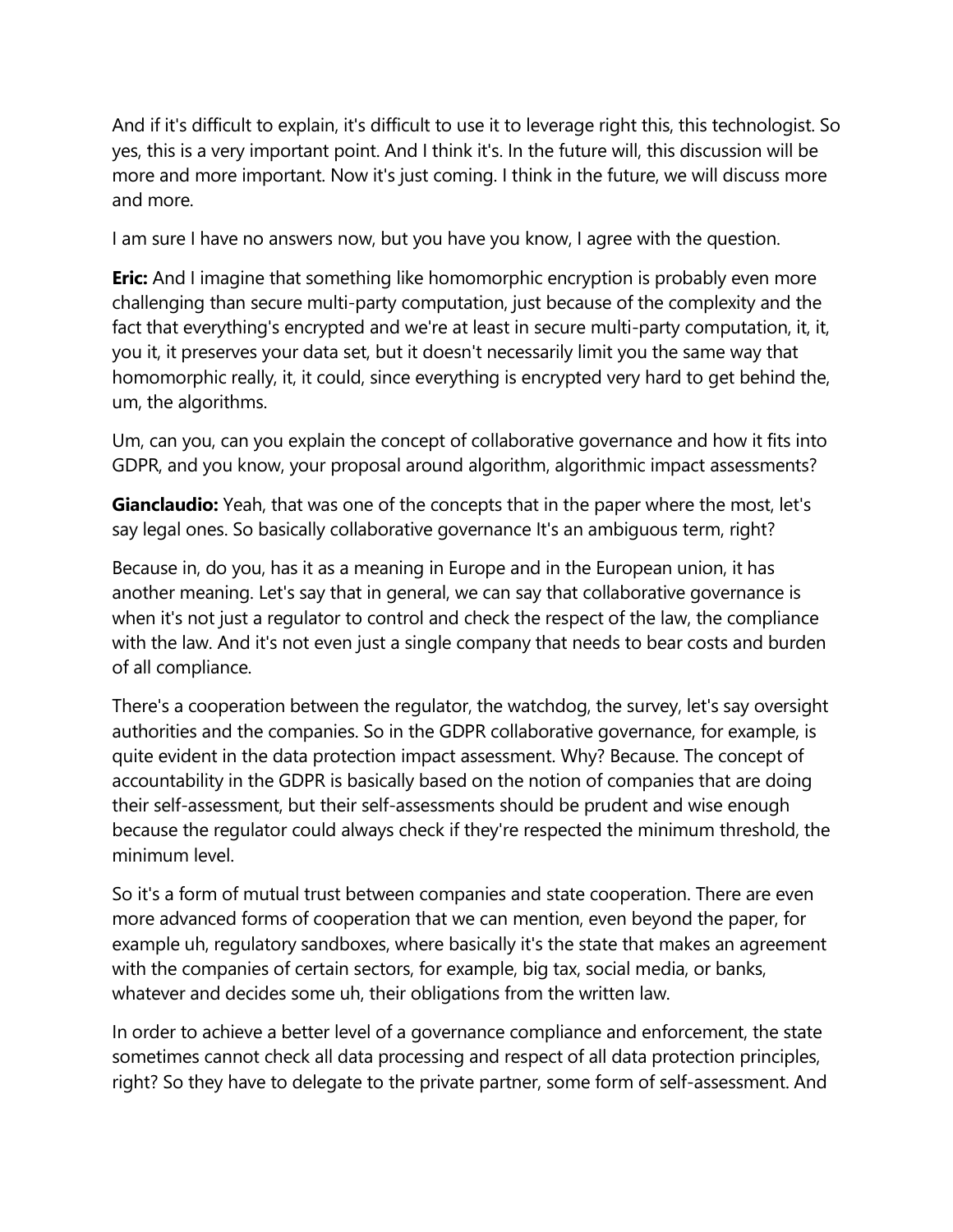of course it's easier for them to check a self-assessment then starting from zero, and check everything. So this is a bit the idea of collaborative governance.

**Eric:** Great. And in terms of what would need to occur in order for an algorithmic impact assessment to be, required under GDPR, is there any existing guidance or making which you know, it could be implied, or would it need some more formal guidance or would it need something.

**Gianclaudio:** According to us. So according to my co-author and me we, uh, we already have an algorithmic impact assessment into law because basically data protection impact assessment should be performed in cases of high risk data processing activities and the amount of three cases of a higher risk data processing activities there.

So ways profiling an automated decision making. It's one of the tree. So in this case is you have to do an impact assessment. What we suggest is that since in cases of automated decisions, companies also need to give explanations contestation possibility to have human in the loop, et cetera. It would be wise to combine these two duties.

So to combine an impact assessment. There are requirements about automated decisions. So in our view, it's not a proposal for a reform. It's just a way to better understand and interpret what's already there. And the benefits are for all parties, as I already said, right? Because the benefits are for companies and the benefits are forum, individuals because individuals would bet we'd have a better picture and to companies would have an easier life.

Of course, there are some problems in this. I cannot say that it's all good. The problems are for example, trade secrets and you know, companies would not like to share impact assessment reports to all customers because they are not obliged to, we have some guidelines, the guidelines interpreting the data protection impact assessment duals require that, just some summary.

Our share it. It's not even mandatory. It's a best practice. So this is the thing may be in which we should work more in the future. So make the impact assessment reports more available to users, and this is something that's, it's still missing into law. So we w what we say it's, it would be wise to do that.

It would be better because it would be a better form of compliance and also better rights for individuals, but to form some safeguards for individuals. But at the same time companies are still free to have a very limited approach to the existing tools. And the limited approach is not against the law.

It's just a limited approach.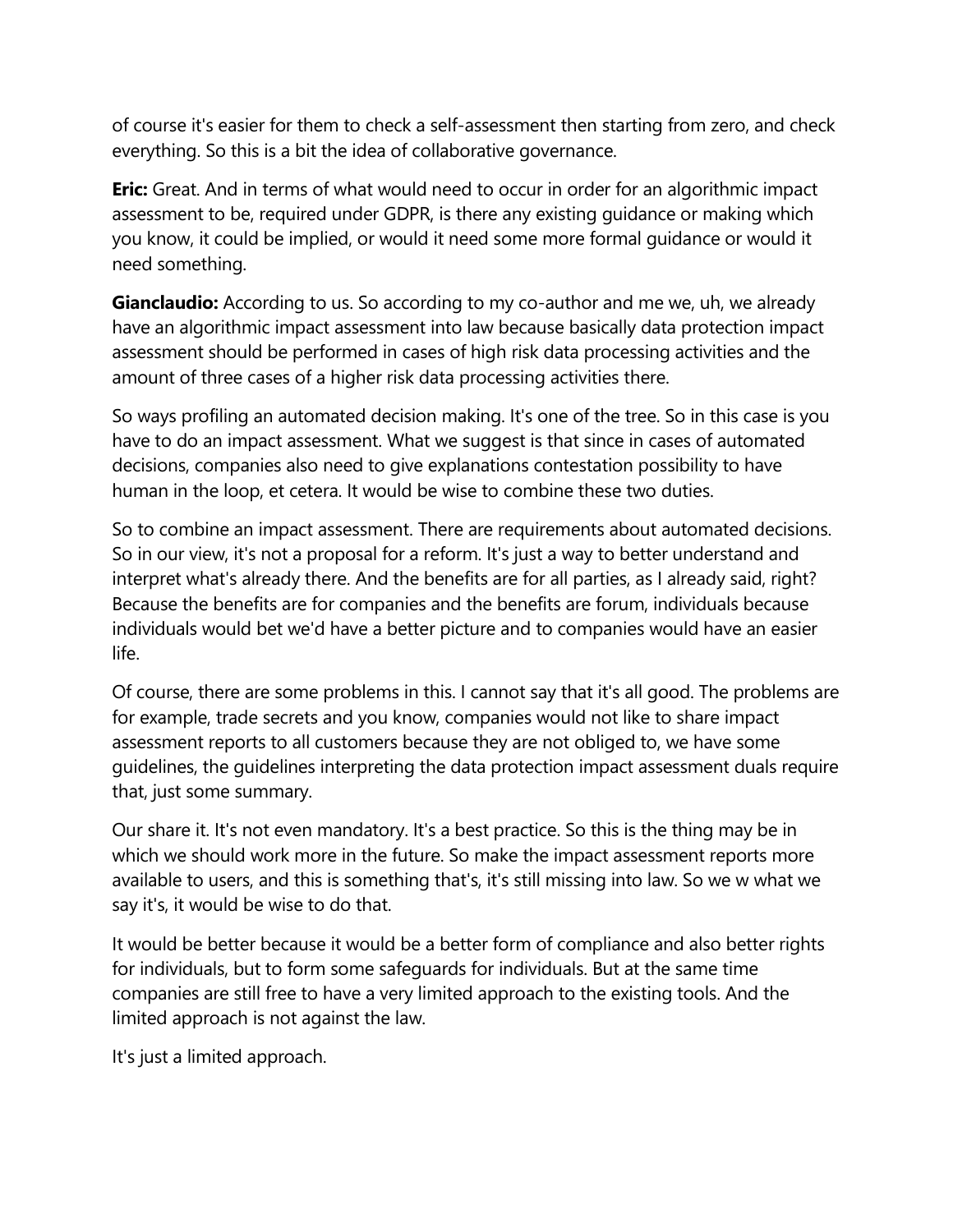**Eric:** And, and it occurred to me that, the algorithmic impact assessment is probably less about privacy rights, per se, although it does impact personal information and probably more about outcomes, is that a way of looking at it. Personal outcome, something that impacts your personal rates or impacts you personally, that you're not otherwise privy to versus, my, my information was disclosed.

Yeah. So in, in, sorry.

**Gianclaudio:** No, I was just saying, yes, it's exactly that the, the ancestor of the data protection impact assessment was privacy impact assessment. The end was just assessing them the impact on privacy of individuals, the GDPR. So did you repeat in general that the production regulation focuses not just on privacy, focuses on all fundamental rights and freedoms that are at stake when you process personal data?

So exactly what you were saying, any forms of outcomes from data processing discrimination. Manipulation stigmatization of course, loss of control of data and invasion of privacy, invasion of home safety of body. So health or safety of you know, environment and so on and so forth. So yeah, we should have a big approach and that's why it's difficult to automate the impact assessment because it's so big.

And you know, diversified that it's difficult to really automate and impact assessment.

**Eric:** Before you were in, you were talking about like a doctor, how there's one, possibly more complicated disclosure you know, in terms of algorithmic decisions and there may also be a simpler disclosure um, is that, what is that sort of what you meant by, in your paper, by a multi-layered explanation?

And do you want to develop that a little bit?

**Gianclaudio:** Yes, exactly. I think multilayer explanation was, I mean is again not Explicit in this way in the GDPR and in other legislations. But we think that interpreting the GDPR means to have different layers of explanations. Why? Because we can have um, so explanations can be different considering the moment in which we give the explanation before that the decisions are that the decision is taken or after wards and the moment the timing is relevant because the explanation can be very different.

If the decision has been already taken, or if you're just explaining the general logic of algorithm, then you can give, you can consider the audience of as I was saying before as also different, different, parties, you can have But two kinds of experts computer science experts.

So just other computer scientists that try to adapt and uncle rhythm that has already been built. Then you have experts, sectoral experts, doctors, or other kinds of experts of certain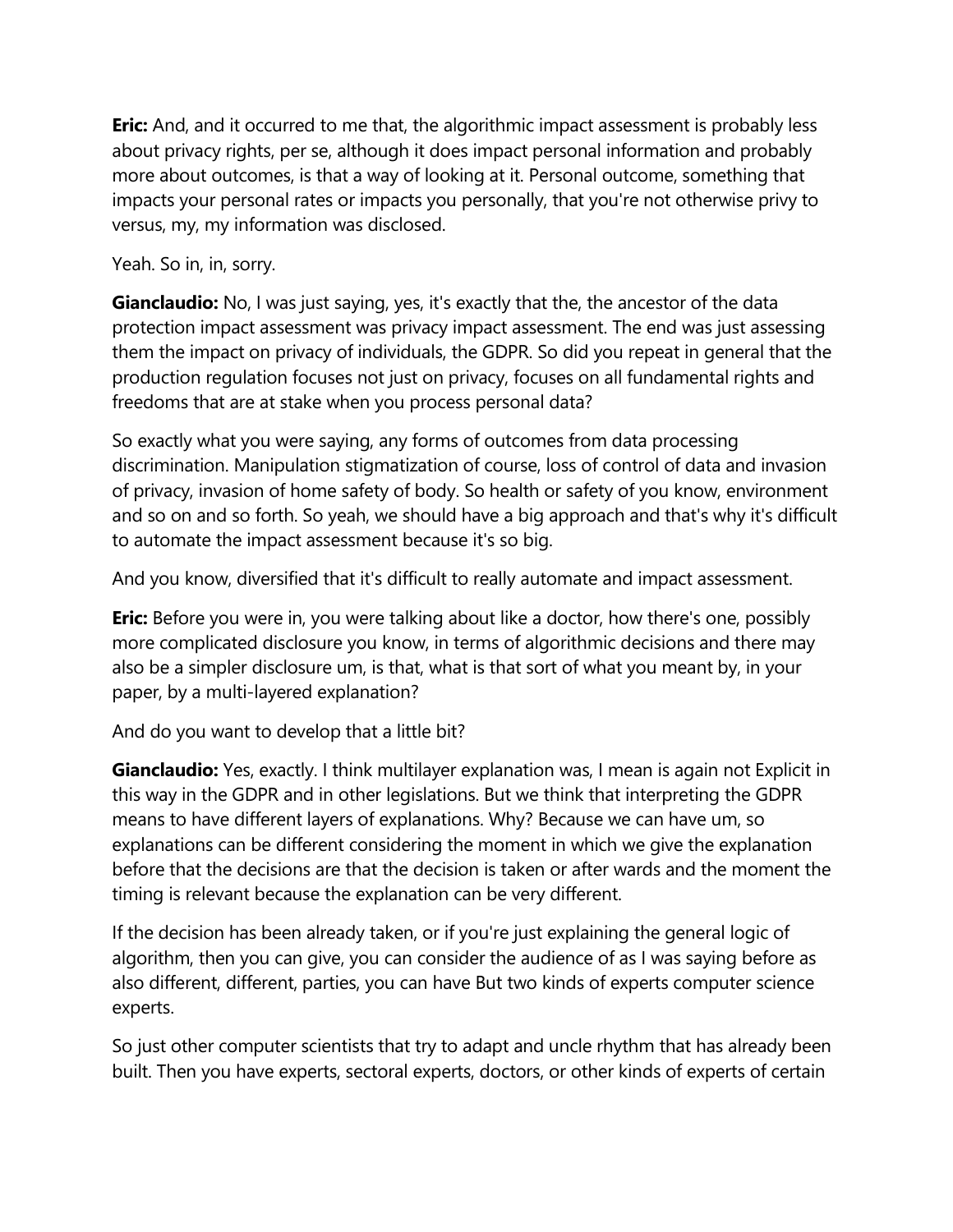sector, bank, financial experts. So people that decides to use algorithms or debt. The first one that uses algorithms. So what in Europe are called users of algorithm.

And then you have customers, even in customers, we could make a difference because there is different level of literacy of data literacy, digital literacy, and so on of course, explaining something to you know, privacy activist is different from explaining something to a, an elderly person or a or a kid.

Okay. But yes, audience is relevant. And in general, just looking at the explanation, we can have three layers of explanation, at least three layers. The most general one is the general explanation. I explained how the algorithm works and this is not grinding blur. It's very general, right? Computer scientists called his explanation global explanation.

This is relevant because it. It's useful to understand from the outset, how the algorithm works, et cetera. But then we have the individual explanation, which is why a certain decision was taken on me. Why Gianclaudio received that explanation, that decision, and it's different from the general one, because it's just addressing my own situation.

And then it's interesting to notice that there is an intermediate layer. The intermediate layer is the group based explanation means that sometimes similar decisions are taken for similar clusters of people or similar groups. And this might be very useful more than the individual one.

Why? Because I could understand what my cluster is. What does my group. I am in a vulnerable group. If I am in a minority group, if the company is taking advantage on some vulnerabilities that they might have, for example, the group might be very general black people or gay people, or also um, fun of some football team or, it can be very specific, and it would be very helpful to enable contestation and the right to say my own opinion in the decision.

So yes, this should be the tree layer set list.

**Eric:** And the individual one that would be probably, unless it was I, I would imagine that the individual one would probably trend toward the group over time since I, I can't imagine that, unless you just insert variables in, you know, a template fashion, it's certainly not going to be individualized.

Shifting gears a little bit. What is the pro-business use case for algorithmic impact assessments? How do you foresee it actually having a positive business impact or for enterprises deploying these outfits?

**Gianclaudio:** I think there might be several positive impacts for businesses in, uh, performing, an algorithmic impact assessment.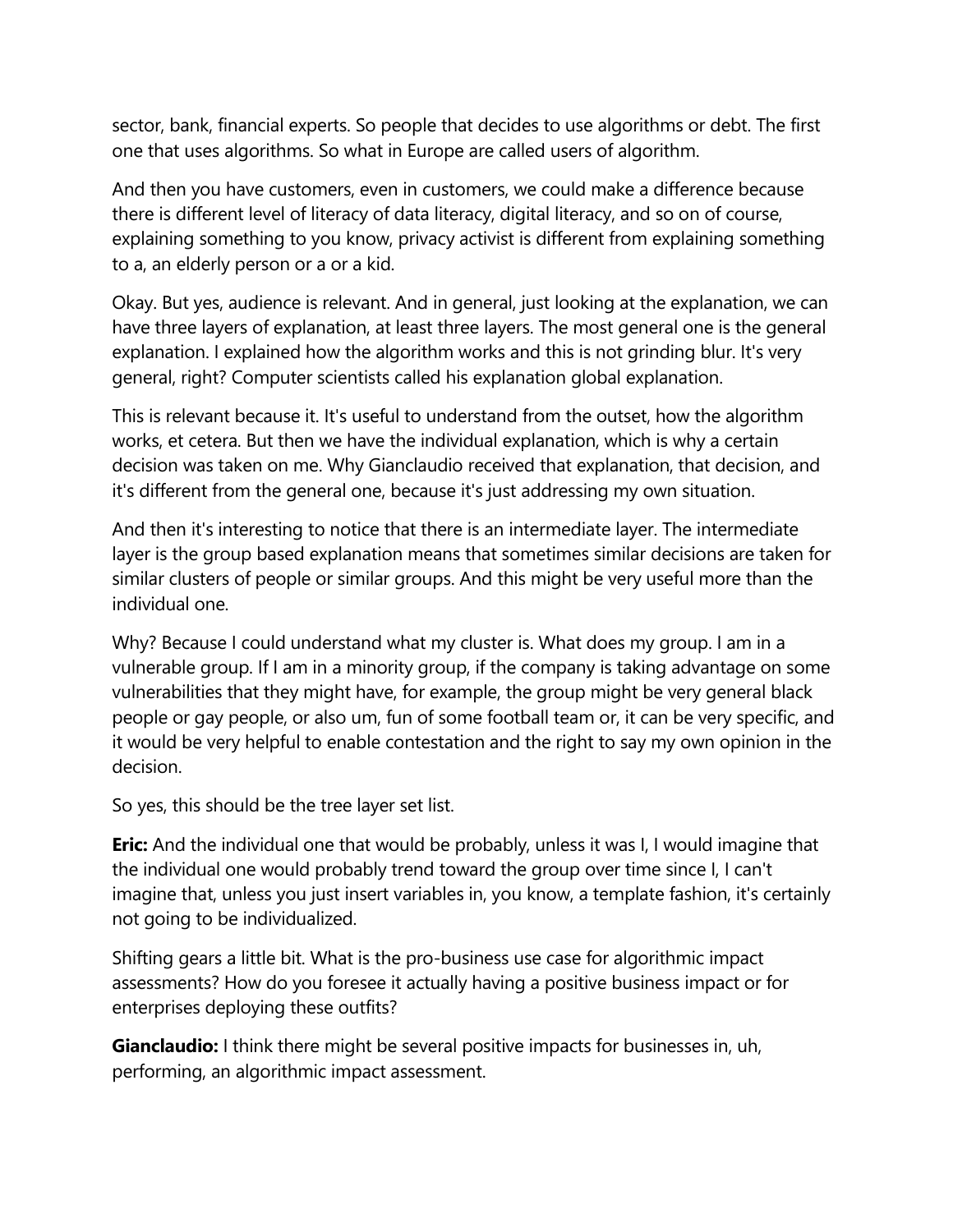First of all, an answering trust of individuals and this is, it seems obvious, but you know, there are now some uh, empirical studies on customers. And for example, I just, last month, I was asked to do peer review of one study about this, and usually customers tend to assess to, to, to, to value first the price of some algorithmic systems, secondly, understandability, and let's say trustworthiness.

For example impact on the environment, but just at the church level. Uh, uh, the, the top two are price and transparency. And of course, this is the benefit of the seller. And why don't we say to seller or in generally in general companies, of course we are not talking about big tech because big tech is so powerful that they don't even need to find you know, trust and trustworthiness.

Of course they need for general thing, but you users, uh, have a Lockean effect, right? You wouldn't change from Facebook just because Facebook is not transparent. Yeah. It's more a group of people, but right. The same was for Grindr. For example, there was a case in Europe against grinder in which basically.

The, the, the court, the Norwegian data protection authority, they said, they, they are quite monopolist in the field of dating apps for LGBT people, that it would be quite difficult to give freedom to individuals. So apart from this big monopolistic examples in general financing, crosswalk announcing trust of individuals is the first benefit.

Then there are some other benefits. And the other benefits are that usually data controllers. So companies don't have a clear view of what might be the problems and inaccuracies and problems and gaps and whatever of algorithms, so doing an impact assessment or ditching the algorithm might be really beneficial for them to discover someone one to.

Gaps and problems in joker Reno, and also our model of an algorithmic impact assessment implied a big participation of individuals in the process. How, because we mentioned that exercising individual rights could be some necessary steps in the impact assessment mechanism. So basically if I contest the algorithm, I'm also giving a feedback in the impact assessment loop.

So I am a giving my personal contribution to the improvement of geography. And of course it might be considered a naive approach in which we, we all trust each other and so on, but a collaborative model in which the participation of individuals is really guaranteed, can be really beneficial for the algorithm itself because many biases of the machines are, undetected and then wanted.

It's very rare that company says, yeah, I want to discriminate black people, gay people, disabled people. It might happen. It happened in the past. But usually they are you know, problem of framing, problem of uh, statistical biases and so on. So if you allow people to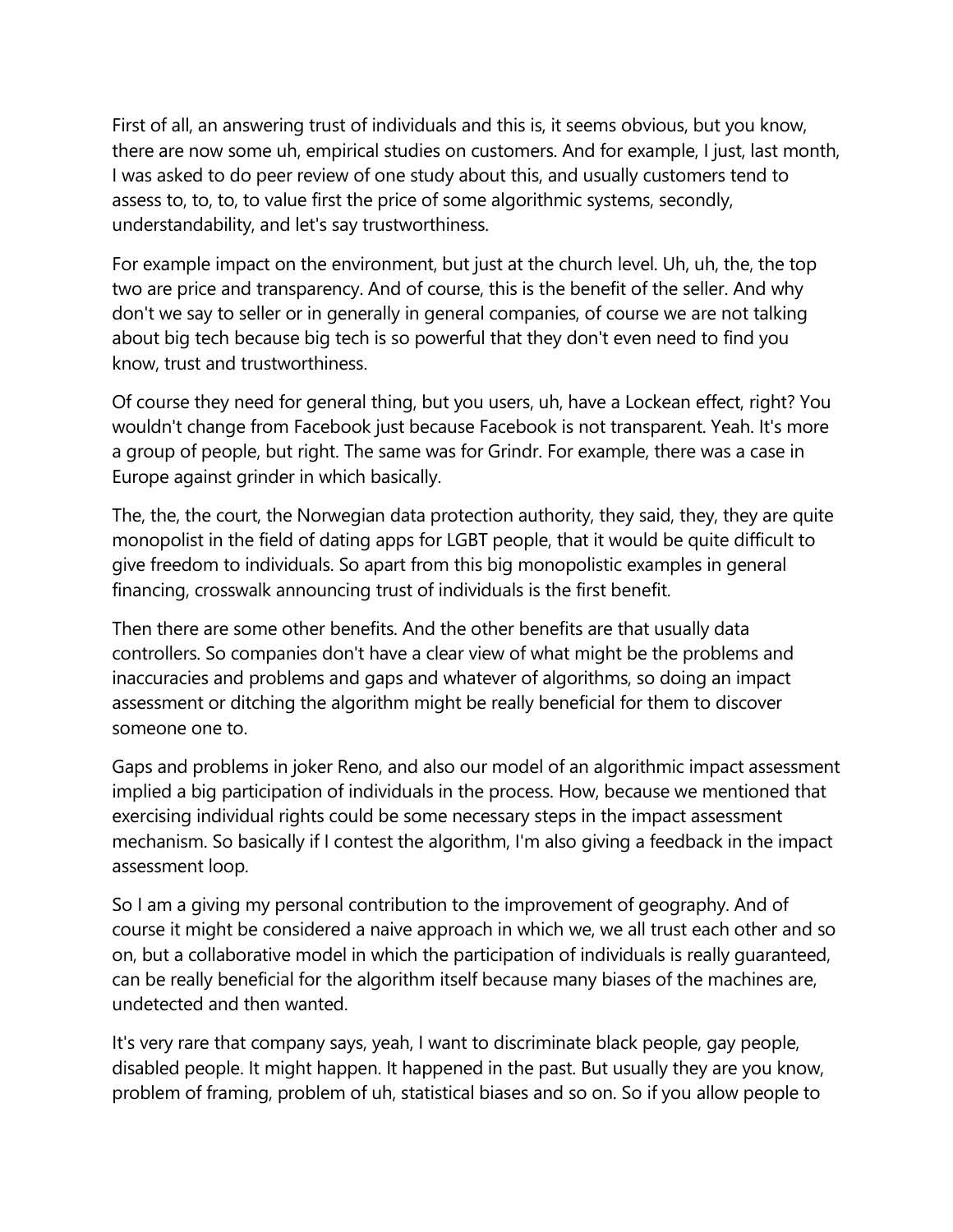interact more, to understand, to participate, to sit to the table of the impact assessment, through their automated decision, making rights, contestation explanation, and so on, you will really create an environment of continuous improvement of your algorithm.

Uh, inter eh, you know, a proof of that is that there is a re. Computer scientist of big tech and small tech that are doing that. For example, the IBM lab in New York is already proposing the multilayer explanation system in which individuals can have you know, a day or say so, yes, I think there are benefits for businesses.

**Eric:** And um, I'm gonna shift gears a little bit to connect this to concepts of web three O which I have to define since when three O means a lot of different things to a lot of different people, but basically the notion of people having their own data, like retaining their own data in a wallet or something that's protected and engaging on decentralized servers.

That information isn't necessarily being collected by, like the Googles or just large, even central ISP, but, basically every you know, every destination in the web three O it's, it's decentralized, and it's more, how should I say it? There's a different level of interaction, a different level of trust.

And certainly if you're in that. You know, that could potentially be you know, a powerful grounds for building an audience to a particular platform in web three O where you're saying I'm not taking your data, but not only that, when I do take your data, here are the conditions upon which I'm going to do it.

And this is my we've done. W we're responsible and making that case, to its participants as to how it's processing that data. What are your thoughts are on that?

**Gianclaudio:** Uh, yeah, this is one, another complex issue because of course, new forms of let's say data governance of course, uh, challenging for the traditional structures that we use to protect data.

Sometimes we might discourage some Technologies or good advancements in particular, uh, um, summarizing a bit to your question. Rephrasing a bit, your question with the question I received in, uh, in, a conference organized by Facebook a few weeks ago, the question was, is still is there a problem of fairness, even if we decentralize the web, even if we don't own the data.

So the problem of can do we have a problem of fairness and lawfulness and so on, even if data are anonymous and we decentralized systems and so on. And I mean, of course being a privacy activist, my answer would be yes, because it's not just the tweet. Can, the tension today is too.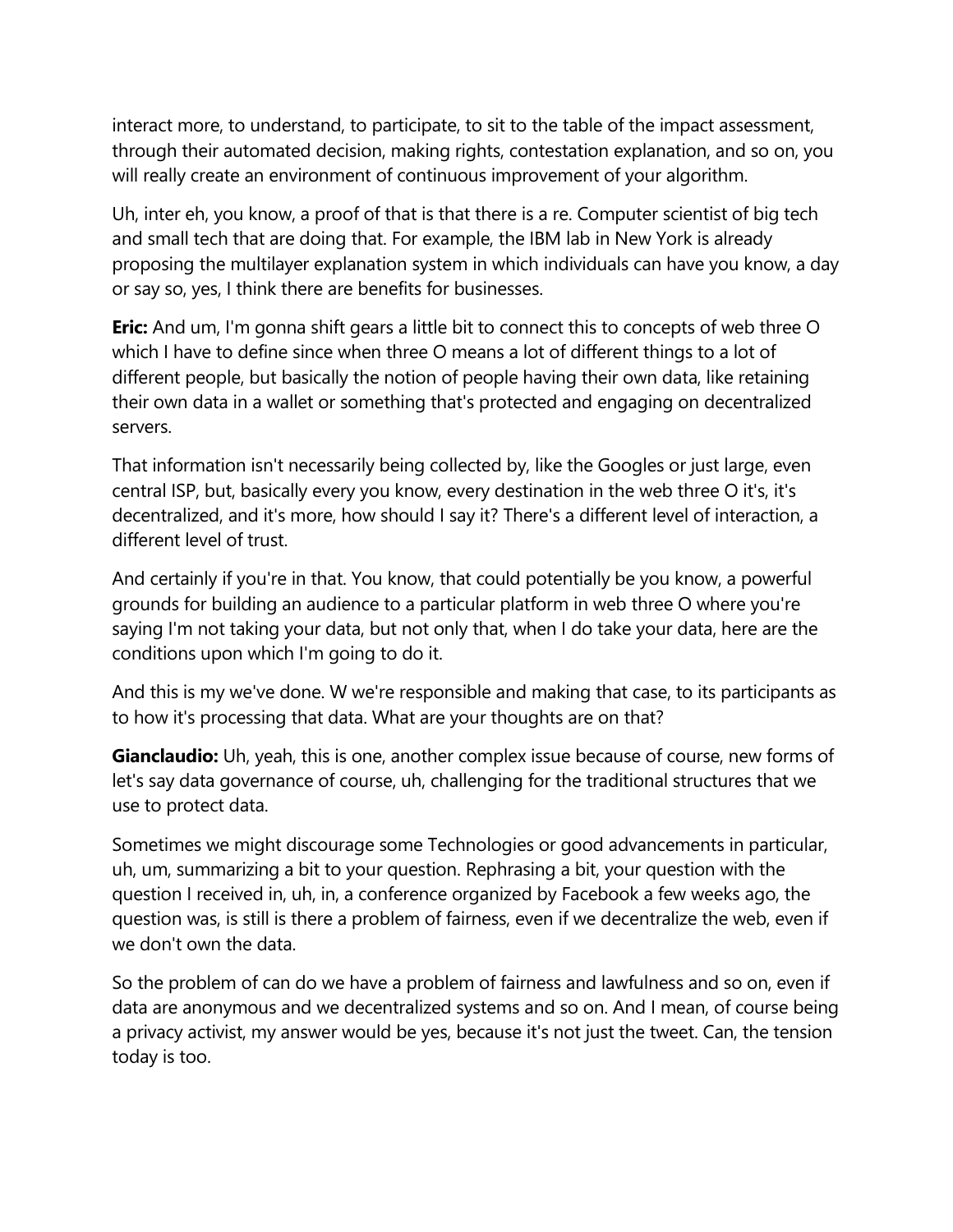Really try to solve with some technologies, some big governance and management problems, but actually technologist should not be a way to, it should not be a passport to, for, like privacy enhancing technologies should not be a passport to, for not complying with the law. And so on in particular, just to make some examples, fairness is still, is there still a problem of fairness if we anonymize data, if we create decentralized systems?

Yes. If we have an impact based approach, as we were saying before, if we focus just on the impact on individuals, we can have a diverse impact even in, in a web of tree points or a scenario because I can manipulate people even without knowing who they are. I can distort. Consumer's behaviors, even if we really don't have ideas on who is a male, female gay, lesbian, and so on.

So basically the, the point is that it's wonderful to have an excellent approach and to have a justification of algorithm ex-ante. So from the beginning, but it's also important to have a periodical ex post you know, analysis of what's happening on individuals and trying to protect them.

And yeah, of course there might be an accusation of being paternalistic and European usually have this you know, kinds of acquisition and in particular from us, et cetera. But I think it's not paternalism is looking at individuals as powerless. Players into the market and trying to look, not that this technologist as a way to be free from other Bardens this technologists.

So the web three.zero in so on is important, but we should still take care of the effects manipulations. And I mean, we have many examples from Cambridge Analytica to the Facebook papers and so on. You know,

**Eric:** right. And it sounds like what you're saying is that you know, whether it's web two or web three, the same issue arises, which is, there there's still a collection of activity or information or generalization. You don't necessarily even need to know the identity of people. It's very easy to de-anonymize or even.

Or even make a very particular algorithmic assessments of the actions of people who meet certain characteristics without even identifying who they are. And it sounds to me like, like what you're saying is, and I agree with the mill I'll first, let you say it before. I agree with it. But uh, you know, that the notion of whether of a decentralized server or a centralized, Facebook or Google taking that data and running it through algorithms and, you know, making, engaging in activities that may impact the user is, is similar or even potentially the risks could be even.

**Gianclaudio:** Yeah. Yeah, exactly. I'm not identical. But yes, for, for the impacts on individuals of course it might be dangerous to think that the decentralized platform might be the solution decentralized platforms are of course you know, interesting because they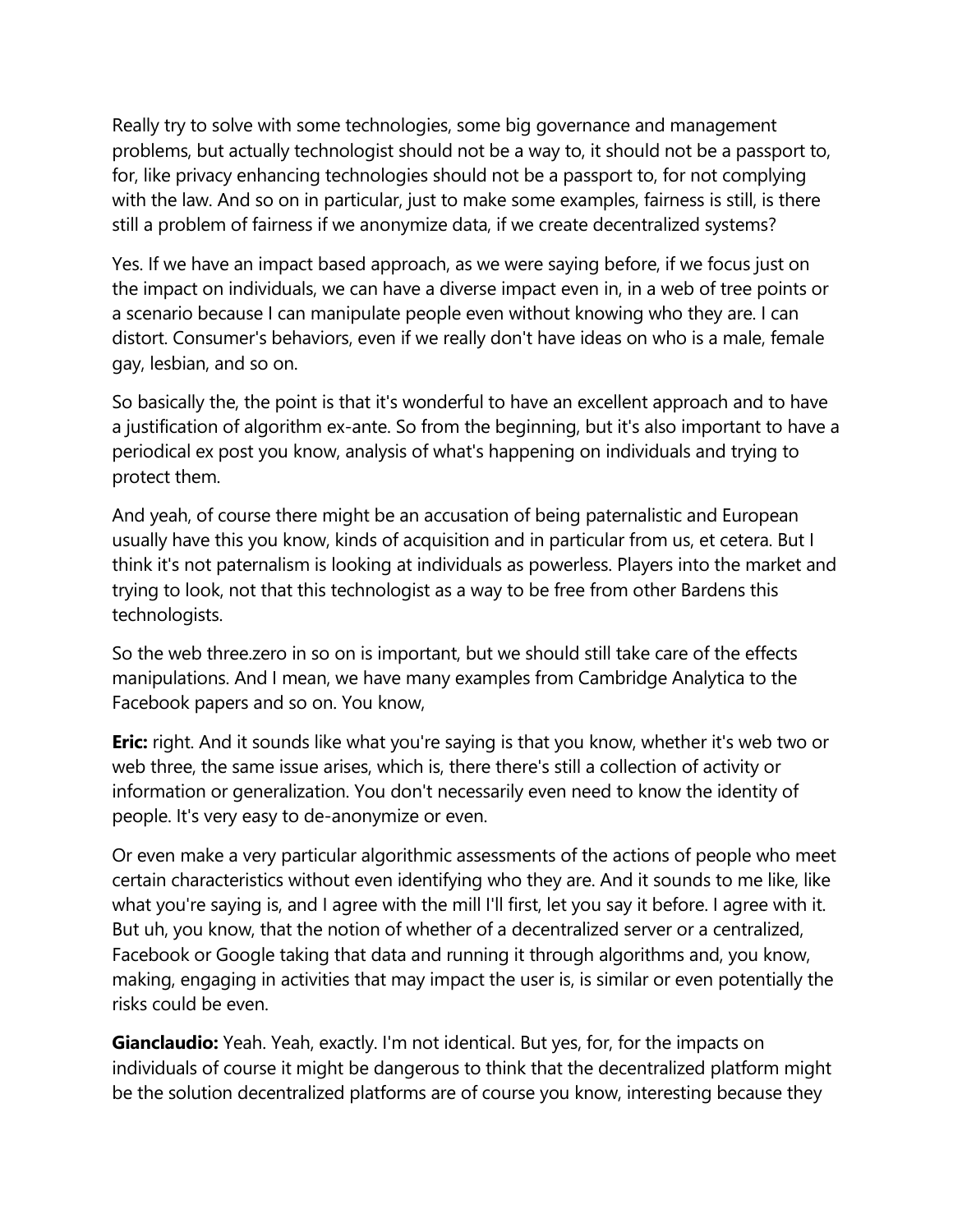help the data minimization. So beta necessity, I just collect very limited amount of data, but at the same time, we are in a in an age where big tech has so powerful big data analytics and machine learning models.

They really don't need that information. Um, you know, they, they really do need to know. My name is Han, right? So basically I think that the point today is to protect, um, you know, in a wide way, individuals, not just their data in a nineties, where in an odd way approach. So, yes, I, I think I think it's important also, it would be dangerous to, to have a limited view in which decentralizing systems means that this data is not considered personal data because you cannot identify individuals. And so you escape from the GDPR and escaping from the GDPR doesn't mean just escaping from individual rights.

It also means escaping from the fairness principle. Impact assessments, and it's, so it would be really a way to say we do this, so we didn't have to respect other laws. And of course it's not acceptable, and this is why I think it's good to have AI based. The legislation's not just a personal database.

Legislation and that's why many countries in the wards, even European union are going towards artificial intelligence act, not looking at personal data, but looking at any form of interaction between humans and AI, but maybe this is another topic.

**Eric:** Yeah. We'll, we'll touch on that. With regards to, and maybe this also equally applies to AI, but you know, do you see a potential risk of the outcomes of these assessments becoming You know, becoming politicized or effectively becoming a policy decision.

Let's just say that a business was forced to prove a negative to the regulators, prove to, in your impact assessment, you need to come to the conclusion that you are not discriminating. You need to prove the, these negative needs to prove that you're not. And it may be difficult. Sometimes I know when I used to work with developers and it was always a barrier as a lawyer with developers, you'd say, you need to prove to me that you don't do this.

And they're like by definition, I don't do this because it's not programmed into the system. I'm like no, no, no, no, you still were regulated. You have to prove the negative, but in D but do you see proving the negative? Potentially as, as forcing policy decisions that even weren't necessarily avert.

**Gianclaudio:** Well, this is a really interesting challenge because basically my definition of uh, good with me justification was exactly improving the negative. So proving why and how, the algorithm is not discriminatory. It's not manipulative, it's not stigmatizing unfair, inaccurate, and so on. And of course in legal terms, negative proofs are quite impossible, uh, in Latin, I'm Italian.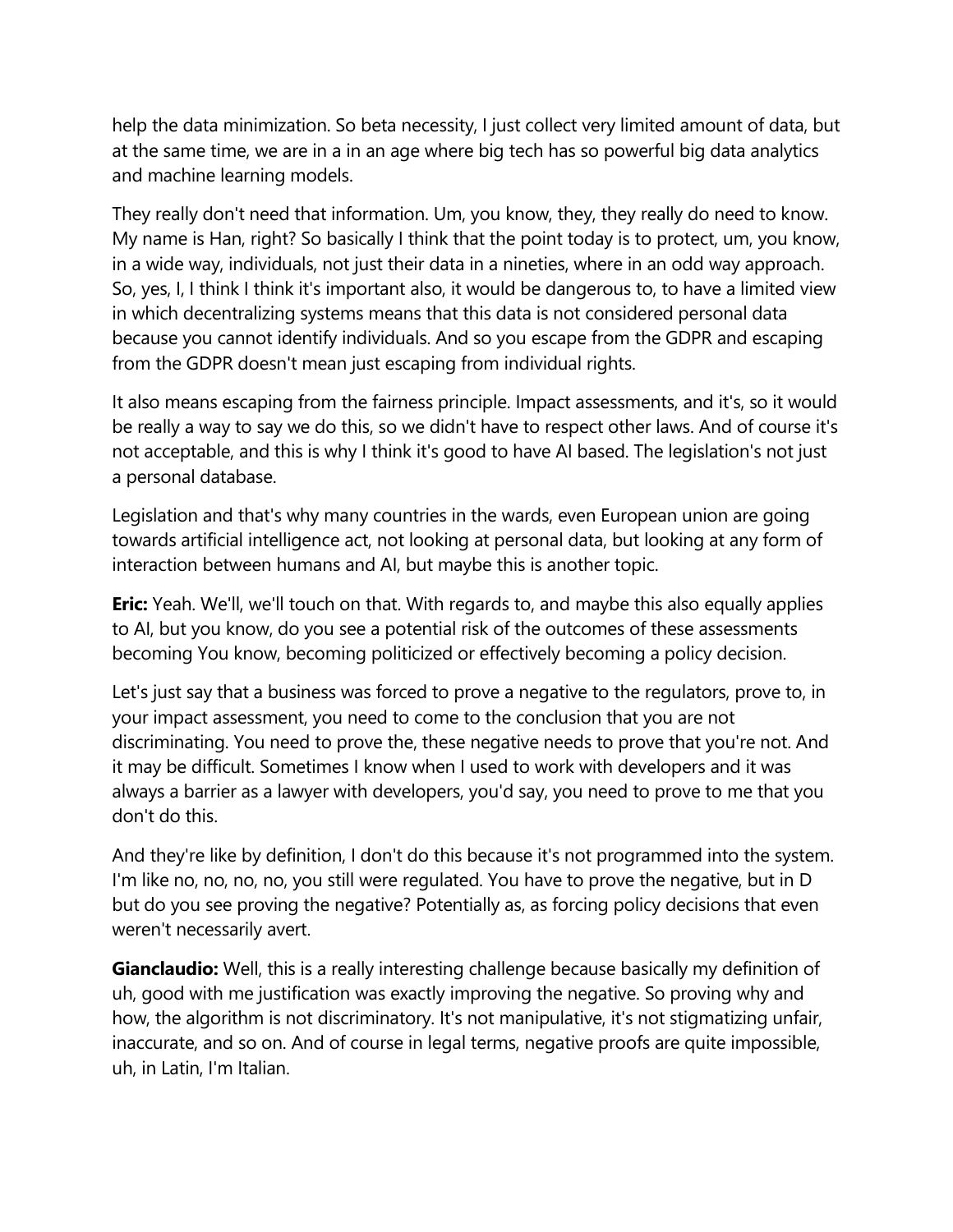I like to use Latin when I do law and enlightened, we say provato the abolish the devil, proof. We should be pragmatical and we sh and I think it's important that regulators like the, in Europe we have data protection authorities in the us, you have mandatory this, including federal trade commission and so on, should give some clear guidelines on how to deal with this negative proofs to avoid some political, uh, or some distortion of the existing or the future proposals.

So basically if you of course, it's difficult to prove that you are not discriminatory, but you could prove what are the reasonable steps that you took in order to avoid, to be discriminatory. And these reasonable steps should be persuasive enough to convince the data protection authority or the FTC, or the regulators in general.

That you were right. And that you are taking this problem seriously in serious account. Okay. So I really think that, of course it would be impossible to guarantee that you are 100% free from discrimination, but that's why we need to risk-based approach discrimination is a risk. The risk based approach is not that you delete the risk is that you mitigate the risk.

You know, the two components of risks are likelihood and impact severity, and you can play on one of the two or on both of these levels. You can say we made discrimination less likely. Tu to occur or you, we made the severity of discrimination, less likely. Why? Because for example, we didn't, we decided not to process sensitive data so that discrimination could be not on, I don't know, gender sexual orientation and so on.

You know, I, I think this is important and we have some, in, uh, I uh, I had the real like positivist approach just a few seconds ago saying that we should have regulators to give guidelines. Also bottom up approaches, codes of conduct certification mechanism, all of these forms of bottom up compliance forms could be helpful because if, for example, all uh, cloud service providers or all banks decide that reasonable steps in order to improve.

To be not to discriminatory art 1, 2, 3, and four. It would be easier to avoid you know, this distortion and civil convention of existing or future requirements. Yes. But of course this is a very big issue. And so yeah, we will see in the future.

**Eric:** Yeah. And, and so what about after you've created the algorithmic impact assessment you know, are you envisioning like full publication?

I know we talked about trade secrets may not make that feasible but how do you view you know, good practices or ideal practices around the publication of those assessments versus a summary or something? More tailored to disclosure?

**Gianclaudio:** Yeah. Um, I don't think that a full publication of impact assessment might be.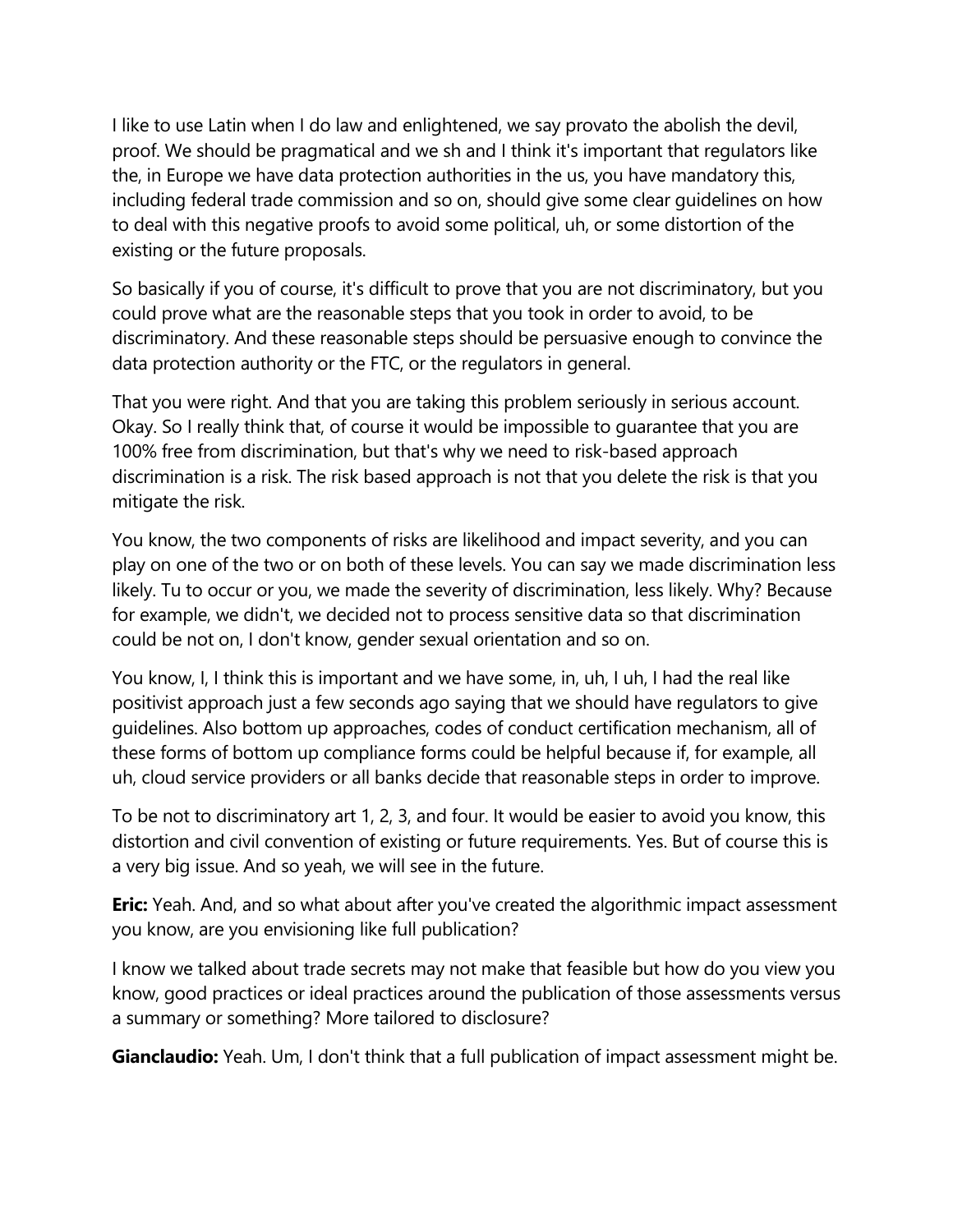Beneficial because in that case does the risk that companies could have a really limited approach to impact assessment. If they know that they have to disclose everything, probably they would not take this task seriously, or they will have a very limited activity, a

**Eric:** litigation risk as well. Yeah.

## **Gianclaudio:** Yeah, exactly.

But what competence should understand is that the report could say we, we saw this problem and we mitigated it, and this is a form of justification. This is a form of negative proof that as we were saying, just one minute to go. So basically it would be wonderful to have a clear view of the risks that they saw coming and the mitigations that they proposed.

Why? Because if they don't even see risks then the regulator I noticed individuals could see. The guys, you, you are social media, you didn't see that discrimination is a problem. Of course you might say that you have mitigation for it, but of course it's a problem, right? I can make some personal, you know, experience from that.

I, as, as you. So, as you said at the beginning, I am also expert assessor of a European union proposals, research proposal, ethics experts. And basically what we do is to do a risk assessment. We see whether I know how some proposals, some research proposals for European union funded projects can have high risks for fundamental rights and freedoms, and, uh, and we see the self-assessment of individuals. And when we see of companies, sorry, companies, so universities, whoever wants to apply for a grant and it's much better to say. The risk written on the paper, say, yes, we see that there are big risks here with some explanation on why you treat the risks compared to other people they say no, we see no risk because we are perfect.

So I think it's much more you know, persuasive to see a big risks on the table, but addressed rather than a perfect world in which everything is. Okay. Yeah. So I think it's quite obvious, but companies sometimes tend to have the second approach.

**Eric:** Because there's more protective and it's a stamp, but I get ya.

And so, so let's say that I'm a company and I want to do an algorithmic impact assessment today. And, but I don't have any experience in doing it where w what resources are available.

**Gianclaudio:** We have, um, not many existing resources available. It depends on what is your company. And so what are two level of risks that to have for your data?

Of course, I think that as I was saying before, the Canadian software for algorithmic impact assessment is a good proxy. I know it's just for public candidates in Canada, but it can be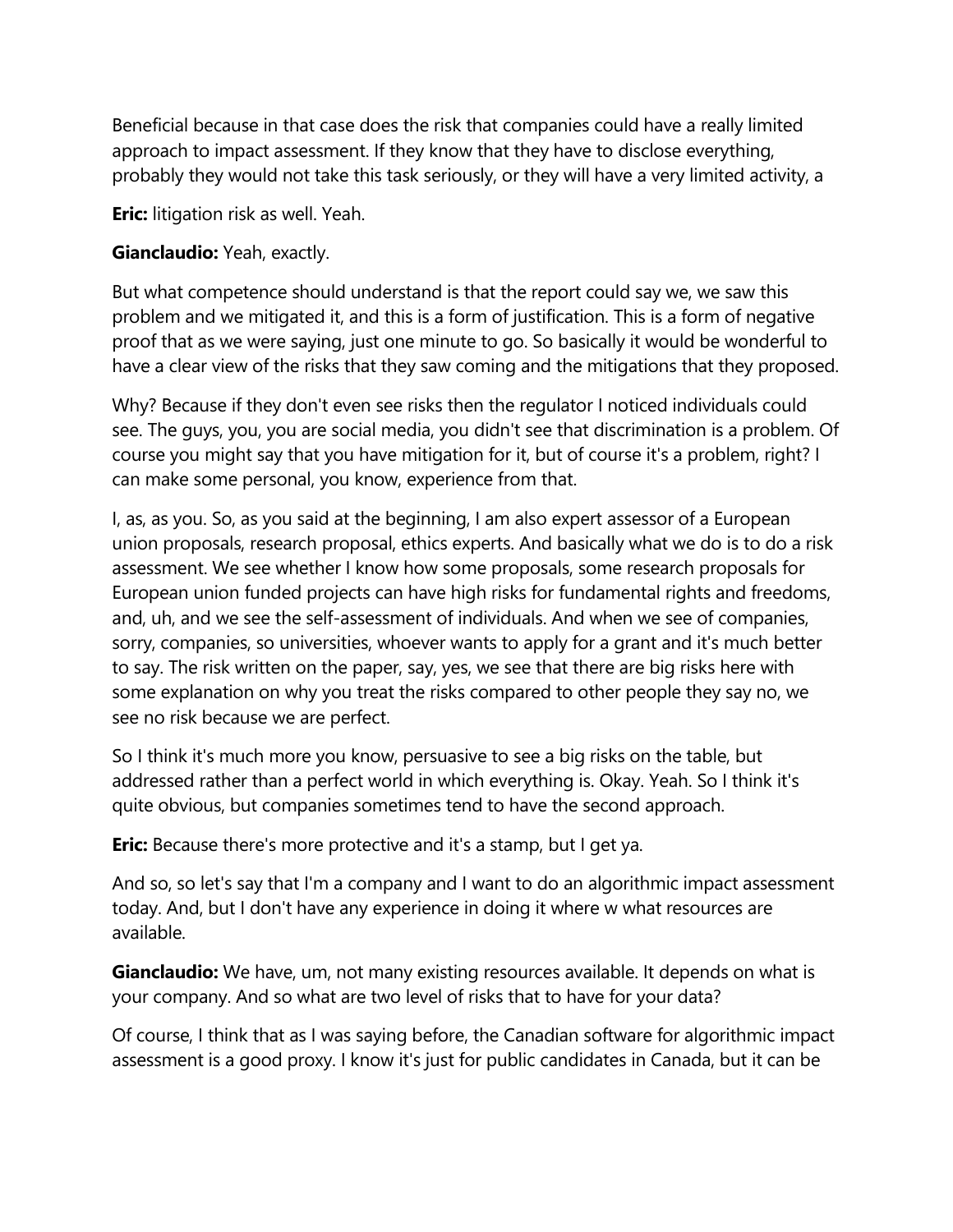it's open source. You can go on the website and do it. And so why not apply this also to private companies all around the world?

This is this is better than nothing. Then we have another tool that is it's called PR is the privacy impact assessment tool of , the French data protection authority. They have something similar to the Canadian algorithm, but it's, it's good for small and medium enterprises, or let's say for small enterprises, but this is not in my view appropriate for high risk big, uh, companies.

Why? Because it, it has a very superficial approach, the approach in that case, it's just based on. Cyber security risks, which is not the risk that we were addressing now, of course, cyber security is as important, but now we are talking about new kinds of security. We call w we are talking about cognitive security.

So the blocking the company from entering in my mind and manipulating my behaviors or discrimination and so on. So yes, there are some not many tools actually. We were trying to develop a project about automating, impact assessment, but it was not easy because we were waiting for new legislative proposals to have a very, like, um, why approach, comprehensive approach.

So we will see. But yes, I think, it would, it would not be easy for small companies to start. Yes, this is a problem, of course.

**Eric:** And, and to your knowledge, Are there big companies that are social media companies perhaps that are trying to tackle this

**Gianclaudio:** well? Yes. I mean, there are forms of innovative impact assessments that are being performed.

I was mentioning IBM, um, of course not the whole system, but some particular, parts of the algorithmic impact assessment proposal where applied, for example, I was mentioning participatory approach. So participation of individuals in the loop, and we know that Twitter, for example, has taken some steps in this direction.

In the direction of making participation of the users of representatives, of vulnerable people in the loop. So this was already, something. So yeah, th there are some um, privacy associations that are trying to propose some models. For example, algorithmic justice league was also proposing some, uh, forms of participation in impact assessment and so on.

I think one company that for sure we'll need, and we'll take some steps in the direction of algorithmic impact assessment. And the better impact assessment is exactly Facebook or Metta because basically Facebook papers showed quite clearly that there they have a problem in addressing risks. They know risk, they can recognize risks coming.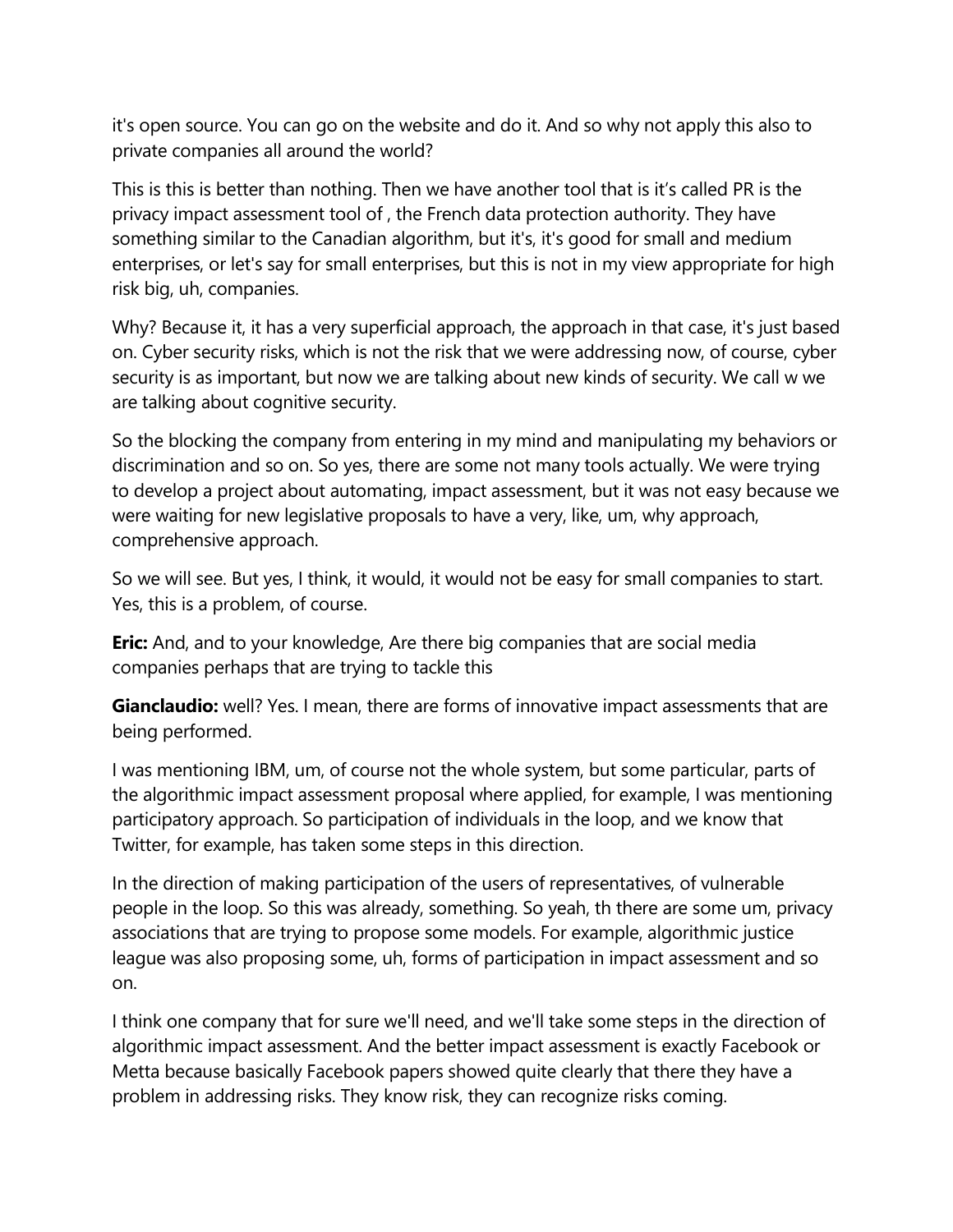But they were not able to prove, to give the negative proof to saying we care about teenagers, having problems on Instagram. We care about misinformation. We care about distortion of behaviors of kids, right? So I think that the impact assessment justification model algorithmic impact assessment could be really useful for Facebook in the next a months.

And I have some. I've been talking with them and probably did, was take some steps in this direction.

**Eric:** Great. They, they could probably use it from a publicity perspective. Before we, you know, shifting gears out of the uh, away from the algorithmic assessment there've been some other developments in GDPR, which I know you're quite knowledgeable on.

One of which is the platform workers proposal which also goes to the use of algorithms but what platform workers you know, need to know about it protection of, and also protections related to the presumption that their employees and not just independent contractors. Do you want to develop a little bit on?

**Gianclaudio:** Yeah, sure. I think so platform work directive was proposed just few weeks ago. It was proposed at the end of November. No, actually it was the beginning of December and yes, it's, it's a great innovation that's compliment of big data production drills, basically. Yes. Uh, I, I know that in this post, in this podcast, you have already addressed the notion of co-operatives and the gig economy, and so on the European union approach to gig economy and platform workers and so on for what concerns our readers.

So I will just address this now because we wouldn't have time to address the whole proposal, but just for what concerns algorithm is that workers should be aware. Of the logic of the algorithm to requirements that the algorithm uses. So the data are the kind of categories of data that your group uses, and this is the transparency part, but it was a bit red in the GDPR.

What I really care about is another provision, which is consultation and participation of workers in decisions about the adoption of automated decision making systems. So it's the participatory approach I was mentioning before finally, clearly in the letter of the law, we have, we will have, if it will be approved when it will be approved trade unions and workers will be asked to give their opinion.

And so in the assessment of the automated decision before the dis adopted, and I think it might be very interesting. I think workers wouldn't change their mind if they understand that the algorithm delivery algorithm or I don't know just each algorithm take some data riders. Of course it would be better because it could, you could control if there are some discriminations.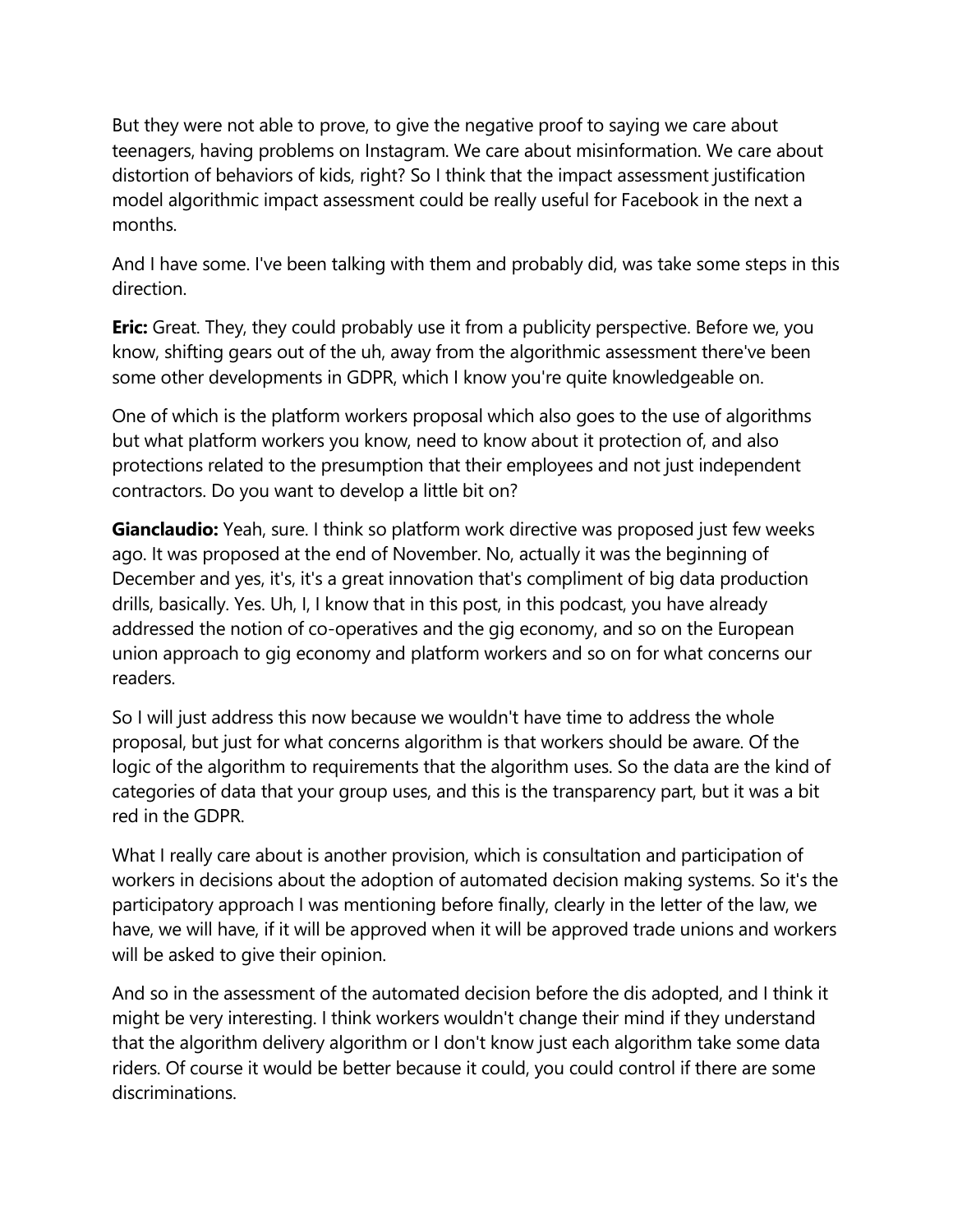And we know that for example, there was a scandal with lava and other. So we know that there are lots of views you know about algorithms used by platforms. But what is interesting is that workers are asked for their opinion. And this could, because we didn't need to take, I think, algorithms for a yes or no choice.

There might be a yes choice, which some safeguards. Yes, we don't need to open the black box, but we can put close to the black box, some protection. In the business model, not in the algorithm, in the business model. And I think this is the next step going beyond the challenge to open the black. And mitigate the effects of the black box.

Maybe that's what the platform directive is trying to do, but from a work,

**Eric:** sorry. Great. Something, we'll have to explore in, in future episodes. And also I wanted to touch on before I let you go on the AI act as well, which you've also written about. I think you wrote an op-ed in New York times and maybe some other places.

**Gianclaudio:** Yeah. Yeah, my Coulter was a professor. Frank Pasquale was the one who invented the black boxer concept applied to algorithms and law. And yes, we the AI act, the artificial intelligence act proposed last April, by European commission. Now it's under discussion with the browser privacy hub. We are trying to inform about the discussion of different policymakers, the parliament, the council, and so on will be approved probably in the spring 2023.

So not now but the discussion is at a good level. Basically it's a risk-based approach again in which, uh, algorithm users and developers and users are not customers. Users are companies that use algorithms will be asked to take some design duty. Steps in order to mitigate the risks of algorithms.

And there is a clear list of mitigations from transparency to human oversight, to data management plan, to checking accuracy of input of algorithms in a curiosity of outputs, contextualization. And so on. Then there is a list of forbidden practices, the blacklist, and this is something that I think it should have an international approach.

Social scoring, like the Chinese examples of some years ago social scoring was an example of a. A blacklist practice and go in the list of the EU AI act B uh, subliminal, uh, techniques, leading to mental manipulation, leading to physical or psychological damages. Manipulation exploiting a vulnerability is based on age disability and economic and social conditions or, um, uh, in discriminate facial recognition by police and law enforcement authorities.

So you see this is a blacklist list, and then we have some, um, um, Uh, other forms of AI. So non-risky AI that are free to, to be commercialized, et cetera, but they can adopt some codes of conduct. And of course it's not perfect. There are some problems, for example, in